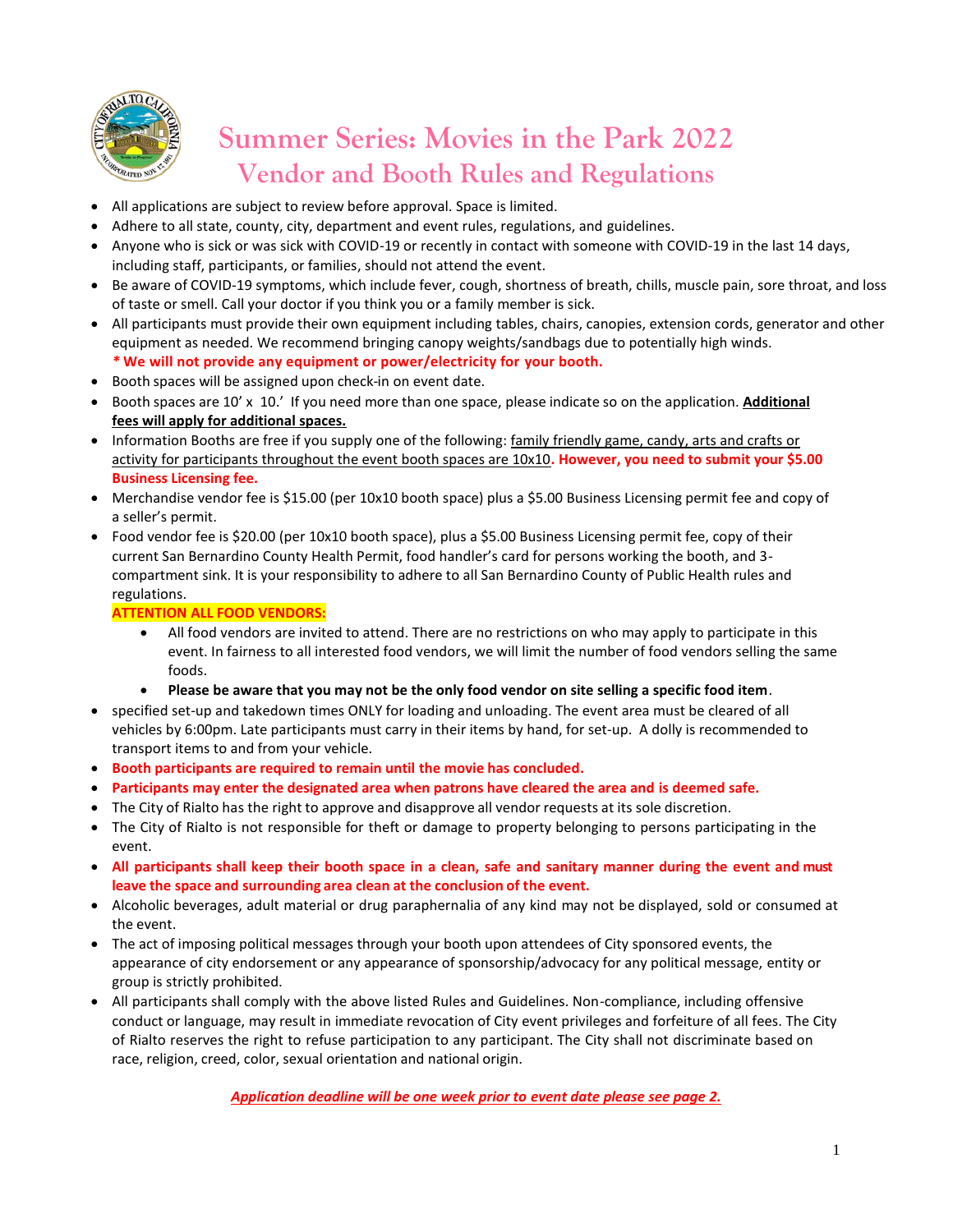

# **Summer Series: Movies in the Park 2022 Vendor and Booth Checklist**

### **Please review the following checklist and make sure you initial each line to indicate you understand all event participant requirements.**

Submit a signed & completed 2022 Movies in the Park Application. My signature on the Movies in the Park 2022 Application I acknowledges that I have read, understand and agree to the Rules and Regulations as defined in the Movies in the Park 2022 packet that I received.

\_\_\_I understand submission of my application does not guarantee approval for participation in any Movies in the Park. Upon submitting my application and required permits, my application will be reviewed. I can expect to be contacted within 3-5 business days to confirm or deny approval of my request to participate at this event.

\_\_\_ I understand that required fees must be paid upon approval of my application and by no later than approved event date. If my application is denied, I will not be charged.

\_\_\_ I will provide my own tables, chairs, canopies, extension cords, generator, and any other equipment as needed. Canopy weights/sandbags are recommended due to potentially high winds. Equipment and power/electricity will not be provided for you.

*\_\_\_I acknowledge that I have* read, understand, and agree to the attached Movies in the Park 2022 Rules and Regulations.

| Date & Locations:          | Deadline     |    |
|----------------------------|--------------|----|
| 06/03/22 Fergusson Park    | May 27,2022  | П  |
| 06/10/22 Flores Park       | June 2, 2022 | П  |
| 06/17/22 Joe Sampson Park  | June 9,2022  | П  |
| 06/24/22 Margret Todd Park | June 16,2022 | П  |
| 07/01/22 Andreson Park     | June 23,2022 | П  |
| 07/15/22 Joe Sampson Park  | June 30,2022 | П  |
| 07/22/22 Rialto City Park  | July 14,2022 | П  |
| 07/29/22 Bud Bender Park   | July 21,2022 | ΓΙ |

#### **Please check which events you are available to attend:**

**PLEASE SUBMIT THIS PAGE WITH YOUR APPLICATION.**

**MAIL OR DROP OFF APPLICATION TO: OR EMAIL:** [sgonzales@rialtoca.gov](mailto:sgonzales@rialtoca.gov) Rialto Community Services Attn: Salina Gonzales/Special Events 214 N. Palm Ave. Rialto, CA 92376

| <b>OFFICE USE ONLY</b>        |  |  |  |
|-------------------------------|--|--|--|
|                               |  |  |  |
|                               |  |  |  |
| Staff Initials ______________ |  |  |  |
|                               |  |  |  |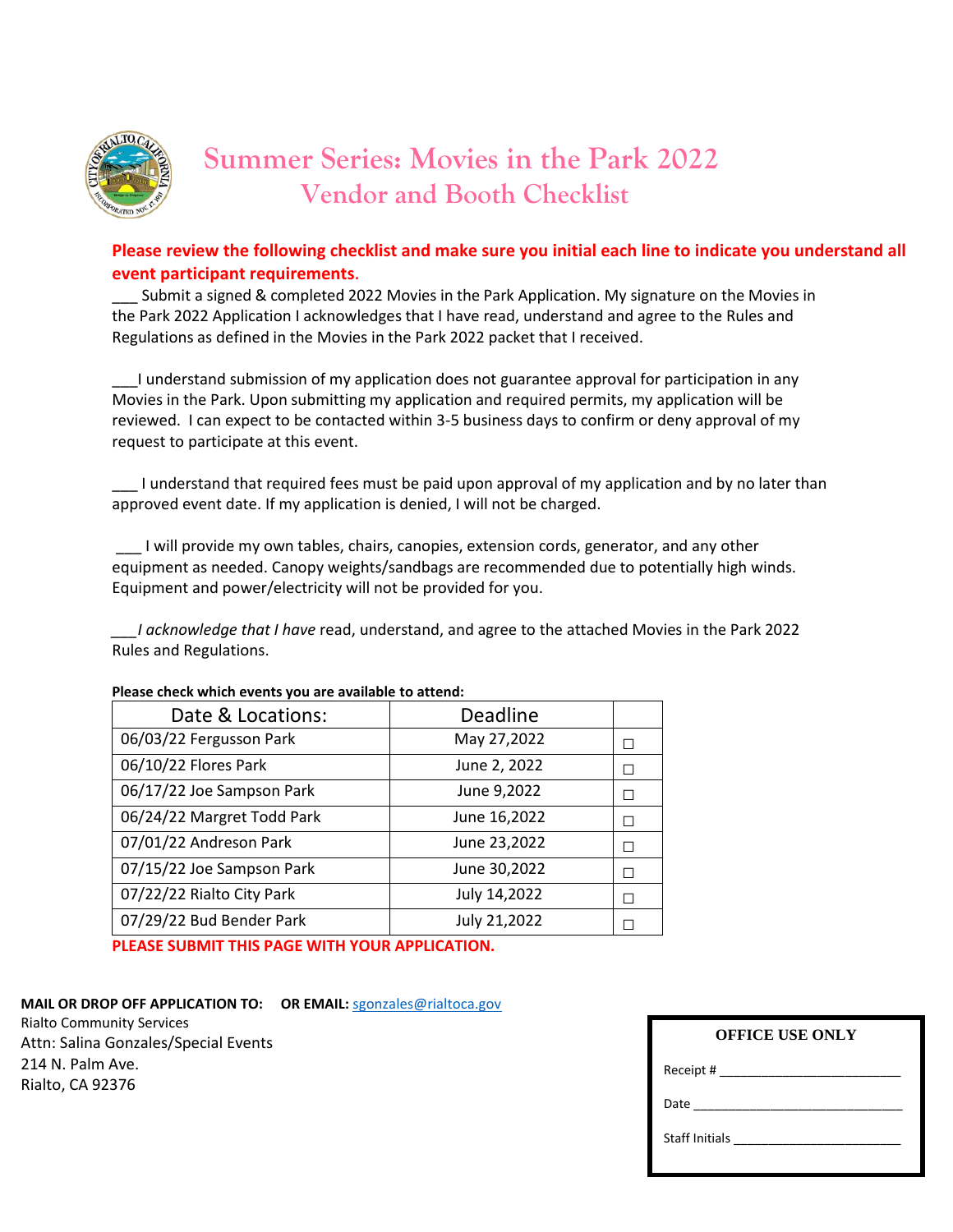

### **Summer Series: Movies in the Park 2022 Booth Application**

#### **PLEASE PRINT OR TYPE LEGIBLY.**

|                                                                                                                                                                                                                                |                                                                                                                                              | CONTACT PERSON: ___________________ |                                                               |  |
|--------------------------------------------------------------------------------------------------------------------------------------------------------------------------------------------------------------------------------|----------------------------------------------------------------------------------------------------------------------------------------------|-------------------------------------|---------------------------------------------------------------|--|
|                                                                                                                                                                                                                                |                                                                                                                                              | CITY: _______________               | ZIP: _______________                                          |  |
| PHONE: The contract of the contract of the contract of the contract of the contract of the contract of the contract of the contract of the contract of the contract of the contract of the contract of the contract of the con |                                                                                                                                              |                                     |                                                               |  |
|                                                                                                                                                                                                                                |                                                                                                                                              |                                     | Booth Type: $\Box$ Information $\Box$ Merchandise $\Box$ Food |  |
|                                                                                                                                                                                                                                | List all specific items, merchandise, food (please attach a menu with pricing), drink and information, to be SOLD or distributed for FREE at |                                     |                                                               |  |
|                                                                                                                                                                                                                                | this event (failure to disclose all items will result in dismissal from the Summer Series: Movies in the Park 2022 event.)                   |                                     |                                                               |  |

\_\_\_\_\_\_\_\_\_\_\_\_\_\_\_\_\_\_\_\_\_\_\_\_\_\_\_\_\_\_\_\_\_\_\_\_\_\_\_\_\_\_\_\_\_\_\_\_\_\_\_\_\_\_\_\_\_\_\_\_\_\_\_\_\_\_\_\_\_\_\_\_\_\_\_\_\_\_\_\_\_\_\_\_\_\_\_\_\_\_\_\_\_\_\_\_\_\_\_\_\_\_\_\_\_\_\_\_\_\_\_\_\_\_\_\_\_\_\_\_\_\_\_\_\_\_\_\_\_\_\_\_\_\_\_\_\_\_\_\_\_\_\_ \_\_\_\_\_\_\_\_\_\_\_\_\_\_\_\_\_\_\_\_\_\_\_\_\_\_\_\_\_\_\_\_\_\_\_\_\_\_\_\_\_\_\_\_\_\_\_\_\_\_\_\_\_\_\_\_\_\_\_\_\_\_\_\_\_\_\_\_\_\_\_\_\_\_\_\_\_\_\_\_\_\_\_\_\_\_\_\_\_\_\_\_\_\_\_\_\_\_\_\_\_\_\_\_\_\_\_\_\_\_\_\_\_\_\_\_\_\_\_\_\_\_\_\_\_\_\_\_\_\_\_\_\_\_\_\_\_\_\_\_\_\_\_

**PERMITS:** The following Permits must be submitted for approval:

- 1. **State Board of Equalization Re-Sale Number:** \_\_\_\_\_\_\_\_\_\_\_\_\_\_\_\_\_\_\_\_\_\_\_\_\_ (To obtain a re-sale number, contact the above agency at (951) 680-6400
- 2. City of Rialto Business License:

(Please complete the attached "Special Events Vendor Application" plus \$5.00 permit fee.

3. San Bernardino County Health Permit PR Number:

**Please indicate the booth space size you require. Requested space size is not guaranteed. Additional fees may apply. Merchandise vendor booth fee is \$15.00 per 10' x 10' space. Food vendor booth fee is \$20.00 per 10' x 10' space. Additional fees will apply for spaces larger than 10' x 10'.**

I understand that failure to adhere to all Rules and Regulations will result in my dismissal from the Summer Series: Movies in the Park.

I hereby acknowledge that the individual(s) named below and on the 2022 Summer Series: Movies in the Park Application is (are) not covered by any medical insurance policy by the City of Rialto. It is the responsibility of the parent, legal guardian or individual to acquire the necessary medical insurance policy. In consideration, I (we) do release the City of Rialto, their officers, agents or employees from all liability, demands or claims for loss, damage or injury resulting from participation in the listed activities.

I understand that the above enrolled participant(s) may be photographed by the City or Rialto publicity purposes.

**x**

SIGNATURE DATE PRINT NAME PRINT NAME

#### **MAIL OR DROP OFF APPLICATION TO:**

Rialto Community Services **OR EMAIL:** [sgonzales@rialtoca.gov](mailto:sgonzales@rialtoca.gov) Attn: Salina Gonzales/Special Events 214 N. Palm Ave. Rialto, CA 92376

| <b>OFFICE USE ONLY</b>         |  |  |  |  |
|--------------------------------|--|--|--|--|
|                                |  |  |  |  |
|                                |  |  |  |  |
| Staff Initials _______________ |  |  |  |  |